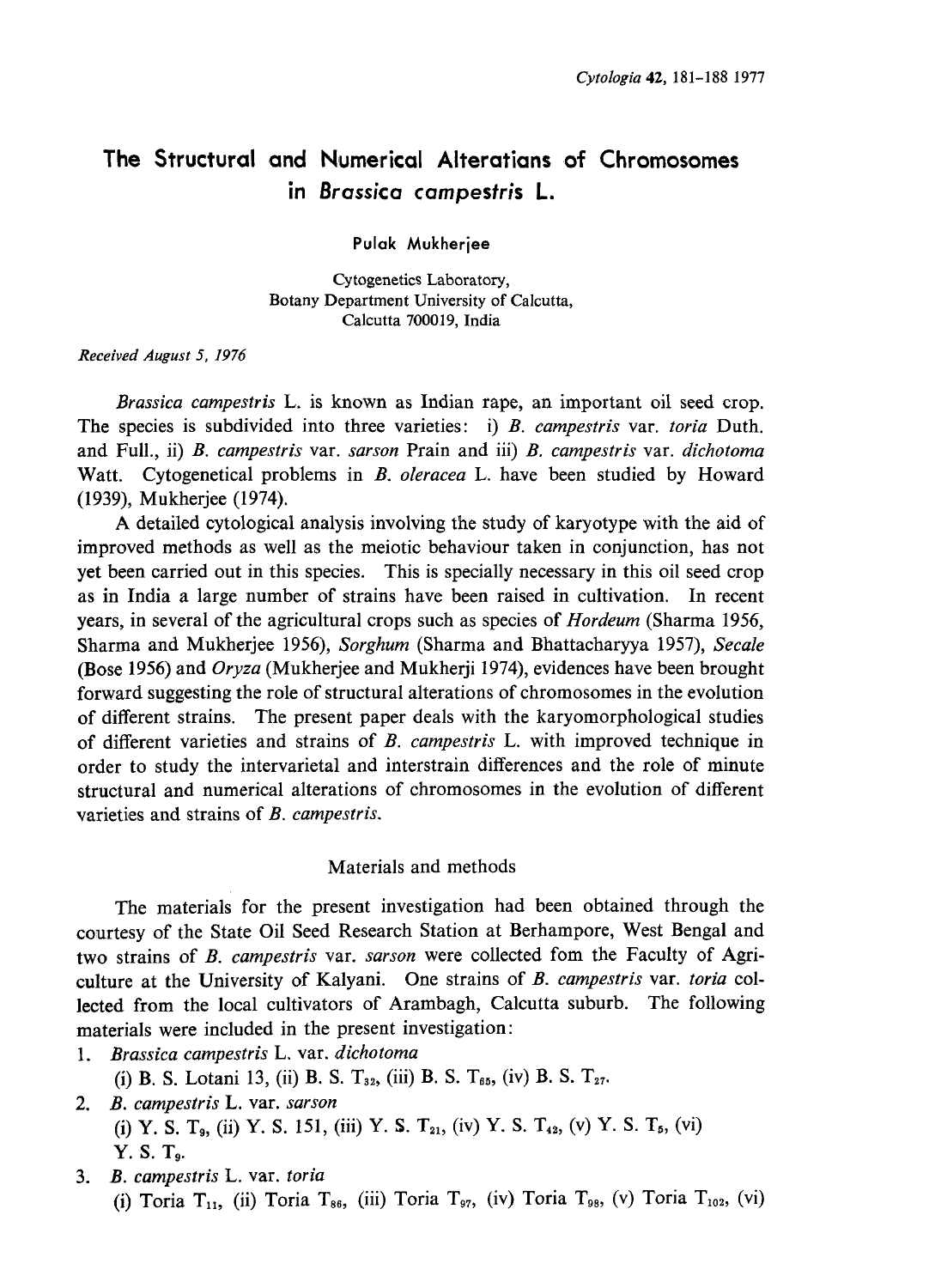Toria  $T_{54}$ , (vii) Toria  $T_{18}$ , (viii) Toria  $T_{81}$ , (ix) Toria  $T_{97}$  and (x) Local cultivated strain.

For somatic study, the seeds were germinated on moist filter paper in Petridi shes. Healthy root-tips were selected and pretreated in aq. aesculine solution at 8•Ž to 10•Ž (Sharma and Sarkar 1955) for 2 hours 30 minutes and next fixed in propionic alcohol 1:2 for 30 minutes. After fixation, the root-tips were kept in 45% propionic acid for 5 minutes and then propiono-orcein staining technique was followed. For meiotic study, the flower-buds were fixed in propionic alcohol (1:2) and then stored in 70% ethyl alcohol and next smeared in  $1\%$  propiono carmine solution. Figures were drawn at a table magnification of  $\times 3000$  using Zeiss compensating eye piece  $\times$  20 for somatic study and  $\times$  15 for meiotic study. Chromosomes with secondary constrictions have been drawn in outline in the somatic plates.

# **Observations**

The somatic chromosome number of three varieties and different strains of Brassica campestris is observed as  $2n=20$ . Deviation in the normal number of chromosome as  $2n=18$  within the different strains of the varieties has also been noticed. On the basis of their gross morphological characters, a number of chromo somes seem to be common to all of them. A critical analysis shows that they differ from one another in the minor alterations in the representatives of the types and in different combinations of these types as well. A general description of the types is given below:

- Type  $A Long$  chromosome with two constrictions, primary and secondary, one nearly median, and the other nearly subterminal at the distal end of the one of the arms.
- Type  $A'$  Long to medium sized chromosome, with nearly median primary constriction and a satellite at the distal end of one of the arms. In some cases the satellite splits into two.
- Type B— Comparatively long to medium sized chromosome with two constrictions-primary and secondary, one nearly submedian in position and the other located in the middle of the longer arm dividing the chromosome into three more or less equal segments.
- Type C- Comparatively long to medium sized chromosome with median to submedian primary constriction.
- Type D-- Short chromosome with median to submedian primary constriction.

# 1. Brassica campestris L. var. dichotoma

A detailed karyotypic study of five strains of B. campestris var. dichotoma show a similarity in the chromosome numer being  $2n=20$  and morphology. One of the strains B. S.  $T_{27}$  shows  $2n=18$  and 9 bivalents in meiosis. The strains differ from each other in the minute alterations in the representatives of the above mentioned types and their different combinations as follows:

I) B. S. Lotani  $13:-2n=20=A_2+C_{10}+D_8=3.8\mu-1.8\mu$  (Fig. 1) Mei-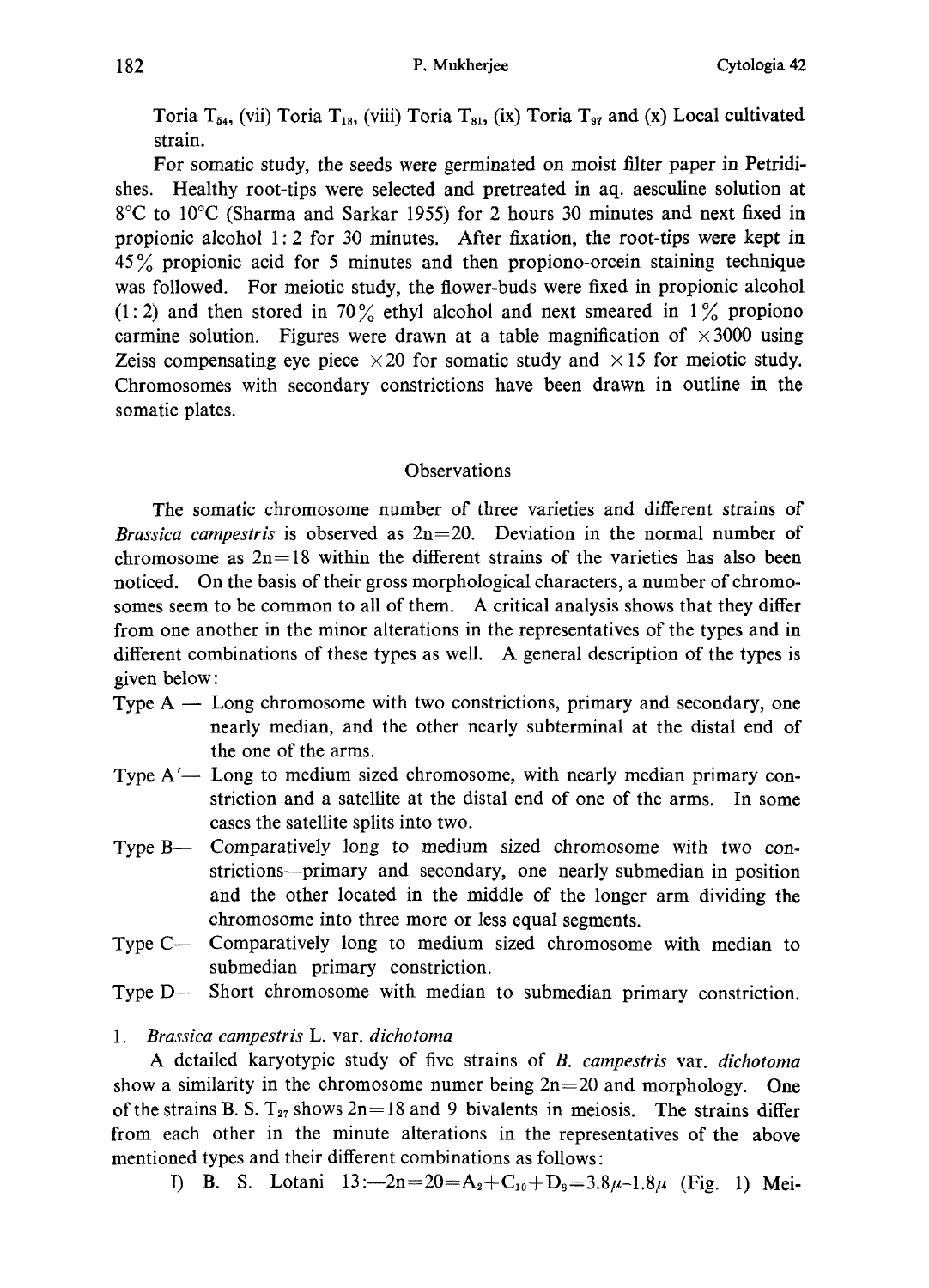otic analysis shows 10 bivalents in metaphase I.

- II) B. S.  $T_{32}:\rightarrow 2n=20=A_2+C_6+D_{12}=3.6\mu-2\mu$  (Fig. 2) Meiotic analysis shows 10 bivralents in metaphase I.
- III) B. S. T<sub>65</sub>: $-2n=20=A_2+B_2+C_4+D_{12}=3.2\mu-1.5\mu$  (Fig. 3) Meiotic analysis shows 10 bivalents in metaphase I.
- IV) B. S. T<sub>27</sub>: $-2n=18=A_2+C_6+D_{10}=3.8\mu-1.5\mu$  (Fig. 4) Meiotic analysis reveals 9 bivalents in metaphase I.



Figs. 1, 2, 3 and 4. Idiograms of the strains. B. S. Lotani 13, B.S.  $T_{32}$ , B.S.  $T_{65}$  and B.S.  $T_{27}$ of B. campestris var. brown sarson, showing  $2n=20$ , 20, 20 and 18 chromosomes respectively.  $\times$  3000.

2. Brassica campestris L. var. sarson

Most of the strains of *sarson* studied are similar in chromosome number  $(2n=$ 20) and morphology. Several strains show also  $2n=18$  or  $2n=22$  chromosomes. The following combinations of the above types are observed in different strains of B. campestris var. sasron.

I) Y. S.  $T_9: -2=18=A_2+B_2+C_4+D_{10}=3\mu-2\mu$  (Fig. 5) Meiosis shows 9 bivalents in metaphase I.



Figs. 5, 6, 7, 8, 9 and 10. Idiograms of the strains. Y.S. T<sub>9</sub>, Y.S. 151, Y.S. T<sub>21</sub>, Y.S. T<sub>42</sub>, Y.S. T<sub>5</sub> and Y.S. 9y of B. campestris var. sarson, showing  $2n=18$ , 18, 20, 20, 20 and 22 chromosomes respectively.  $\times 3000$ .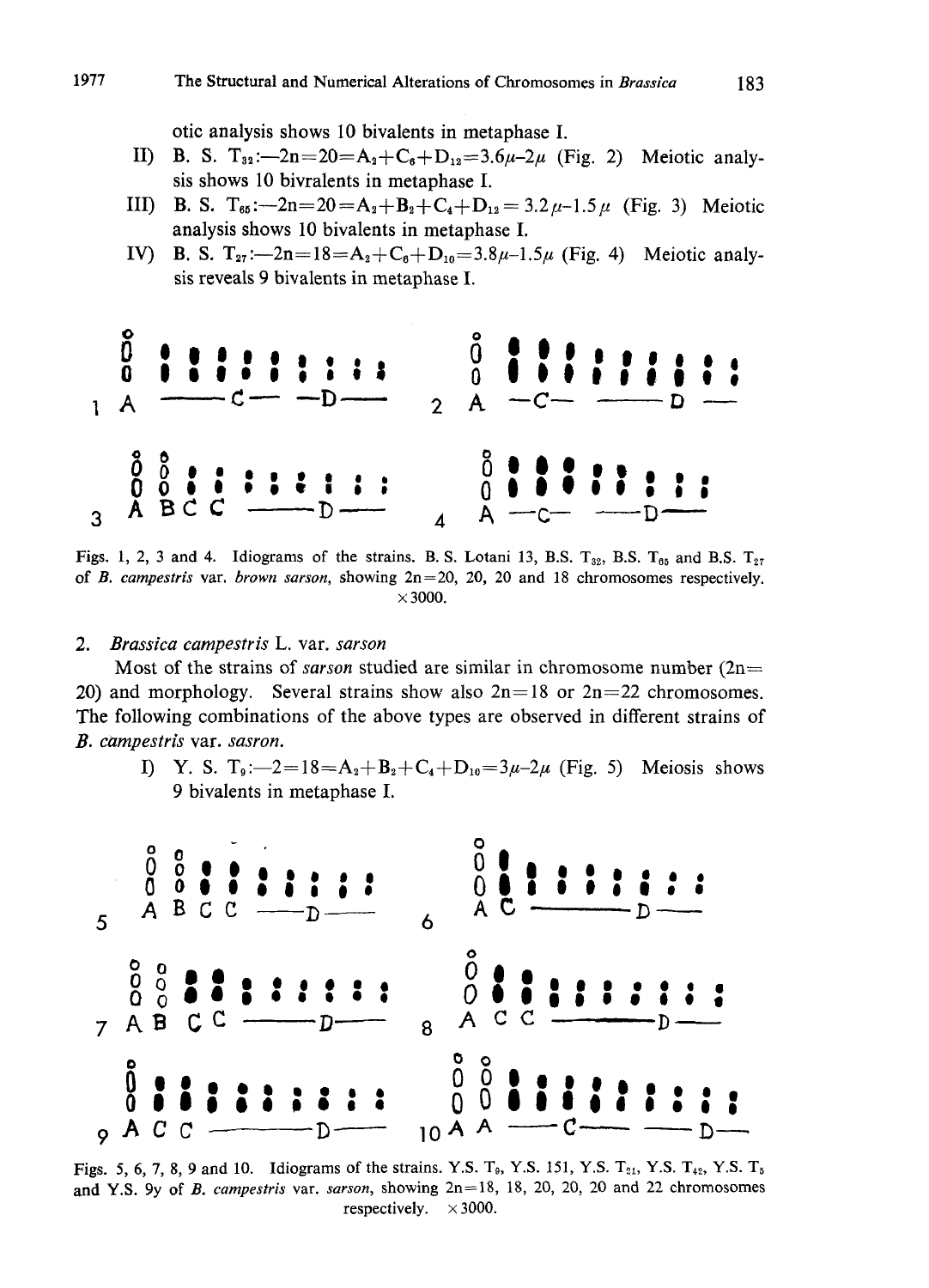- II) Y. S. 151: $-2n=18=A_2+C_2+D_{14}=3.8\mu-1.8\mu$  (Fig. 6) Meiosis shows 9 bivalents in diakinesis.
- III) Y. S. T<sub>21</sub>: $-2n=20=A_2+B_2+C_4+D_{12}=3\mu-1.7\mu$  (Fig. 7) 10 bivalents are observed in metaphase I.
- IV) Y. S.  $T_{42}$ :  $-2n=20=A_2+C_4+D_{14}=3.6\mu-1.6\mu$  (Fig. 7) Meiotic study shows 10 bivalents in metaphase I.
- V) Y. S.  $T_5:=-2n=20=A'_2+C_4+D_{14}=3.5\mu-2\mu$  (Fig. 9) Meiotic study reveals 10 chromosomes in second metaphase.
- VI) Y. S.  $9y:-2n=22=A_4+C_{10}+D_8=3.8\mu-2.2\mu$  (Fig. 10) Meiosis reveals ll bivalents in diakinesis.

### 3. Brassica campestris var. toria

Chromosome study of ten different strains of toria show a similarity in chromo some number (2n=20) and morphology. Several strains show also  $2n=18$  and 9 bivalents in meiosis. They differ from one another in the different combinations of the representatives of the types as follows :



Figs. 11, 12, 13, 14, 15, 16, 17, 18, 19 and 20. Idiograms of the strains Toria  $T_{11}$ , Toria  $T_{86}$ , Toria T<sub>97</sub>, Toria T<sub>98</sub>, Toria T<sub>102</sub>, Toria B<sub>54</sub>, Toria T<sub>18</sub>, Toria T<sub>81</sub>, Toria T<sub>67</sub> and local cultivated strain of B. campestris var. toria, showing  $2n= 18$ , 20, 20, 20, 20, 20, 20, 18, 20 and 18 chromosomes respectively.  $\times 3000$ .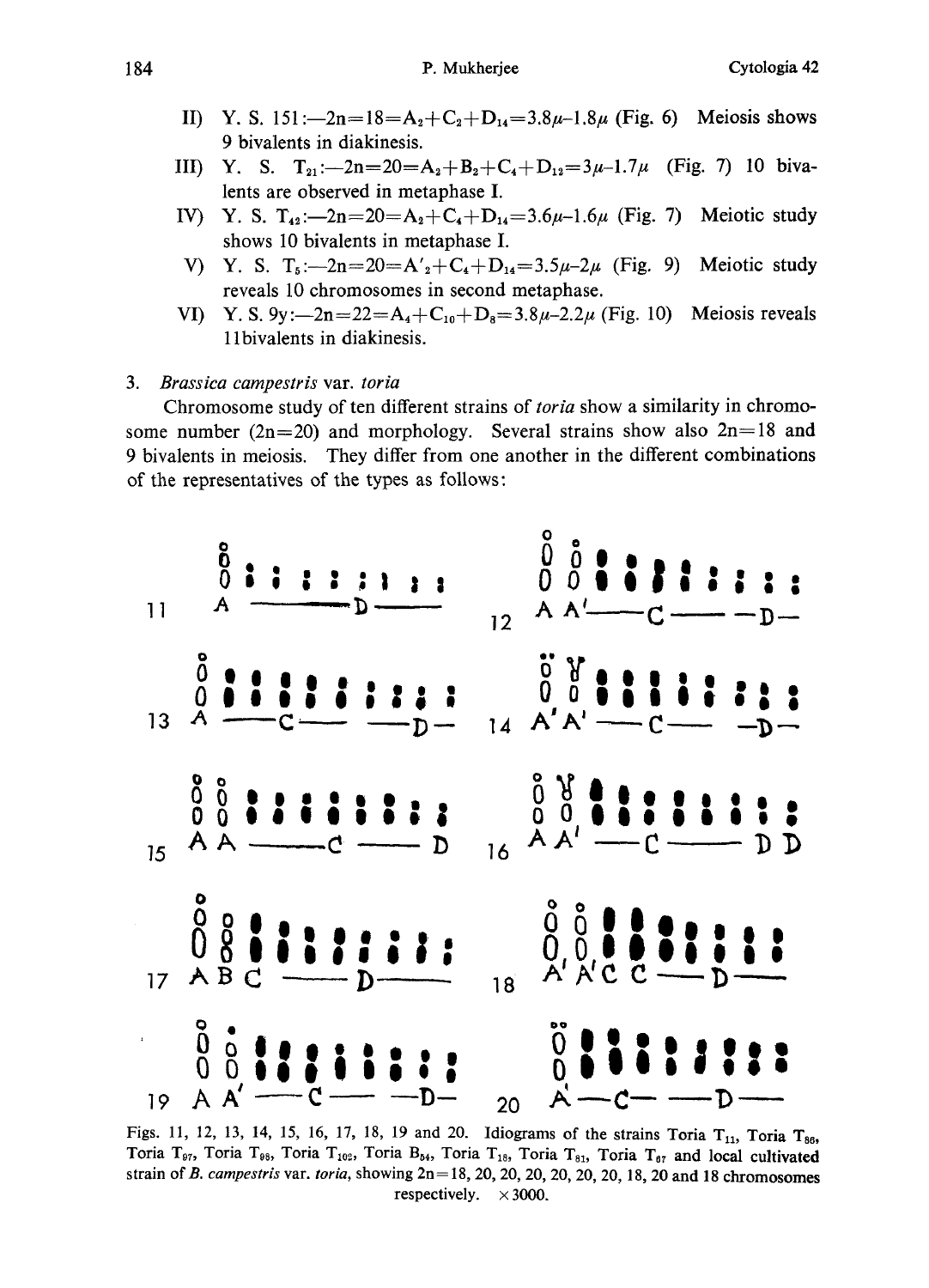- I) Toria  $T_{11}$ :--2n=18=A<sub>2</sub>+D<sub>16</sub>=3.2 $\mu$ -1.3 $\mu$  (Fig. 11) Meiotic analysis shows 9 bivalents in metaphase I.
- II) Toria T<sub>86</sub>: $-2n=20=A_2+A'_2+C_{10}+D_6=3.5\mu-1.6\mu$  (Fig. 12) Meiotic study reveals 10 bivalents in metaphase I.
- III) Toria  $T_{97}$ :-2n=20=A<sub>2</sub>+C<sub>10</sub>+D<sub>8</sub>=3.6 $\mu$ -1.6 $\mu$  (Fig. 13) 10 bivalents are observed in metaphase I.
- IV) Toria  $T_{98}$ :--2n=20=A'<sub>4</sub>+C<sub>10</sub>+D<sub>6</sub>=3.5 $\mu$ -1.8 $\mu$  (Fig. 14) In meiotic study 10 bivalents are observed in metaphase II.
- V) Toria  $T_{102}$ : $-2n=20=A_2+A'_2+C_{14}+D_2=3.5\mu-2\mu$  (Fig. 15) Meiotic analysis shows 10 bivalents in metaphase I.
- VI) Toria  $B_{54}$ :--2n=20= $A_2+A'_2+C_{12}+D_4=3.5\mu-1.8\mu$  (Fig. 16) Meiotic analysis shows 10 bivalents in metaphase I.
- VII) Toria  $T_{18}$ ; -2n=20= $A_2 + B_2 + C_2 + D_{14} = 4.3\mu 2\mu$  (Fig. 17) Meiotic analysis shows 10 bivalents in diakinesis.
- VIII) Toria T<sub>81</sub>: $-2n=18=A'_4+C_4+D_{10}=4.5\mu-2.5\mu$  (Fig. 18) Meiotic analysis shows 9 bivalents in diakinesis.
	- IX) Toria  $T_{67}$ :  $-2n=20=A_2+A'_2+C_{10}+D_6=3.8\mu-2\mu$  (Fig. 19) Meiotic study shows 10 bivalents in metaphase I.
	- X) Local cultivated strain: $-2n=18=A'_2+C_6+D_{10}=3.5\mu-2.2\mu$  (Fig. 20) Meiosis shows 9 bivalents in metaphase I.

## Discussion

In present investigation, five different strains of B. campestris L. var. dichotoma have been studied. In all of them excepting strain  $T_{27}$ ,  $2n=20$  chromosomes have been observed. The usual chromosome number of B. campestris is  $2n=20$  (U. 1935). In the strain  $T_{27}$ ,  $2n=18$  chromosomes are noticed.  $2n=18$  chromosome is rather unusual for *B. campestris*, though the same number has been reported in several other species of Brassica, such as, B. oleracea (Howard 1939). Similarly in B. campestris var. sarson of which six strains were studied, three have shown  $2n=20$ , two  $2n=18$  and one  $2n=22$ . This last number is no doubt unusual for B. campestris and has been reported for one species of Brassica viz. B. elongata (Manton 1932). The presence of  $2n=18$  chromosomes in two strains of B. campestris var. sarson Y. S. 151 and Y. S.  $T_9$  indicates the evidence of aneuploidy at an intraspecific level. Of the same species var. toria some different strains have been studied and  $2n=18$  chromosomes have also been noticed in three different strains viz. Toria  $T_{11}$ , Toria  $T_{81}$  and one local cultivated strains. Such a wide variation within the same species is a good example of intraspecific evolution, where numerical alterations of chromosomes played an effective part. This intraspecific variation with different chromosome numbers had already been reported by Mukherjee (1971).

Therefore, a study of so many strains of different varieties of B. campestris made during present investigation suggests that even within the same variety, the chromo some number may vary in different strains. Such interstrain difference in chromo some number taken in conjunction within fact, that difference in chromosome number within different species should not be regarded as an indication of non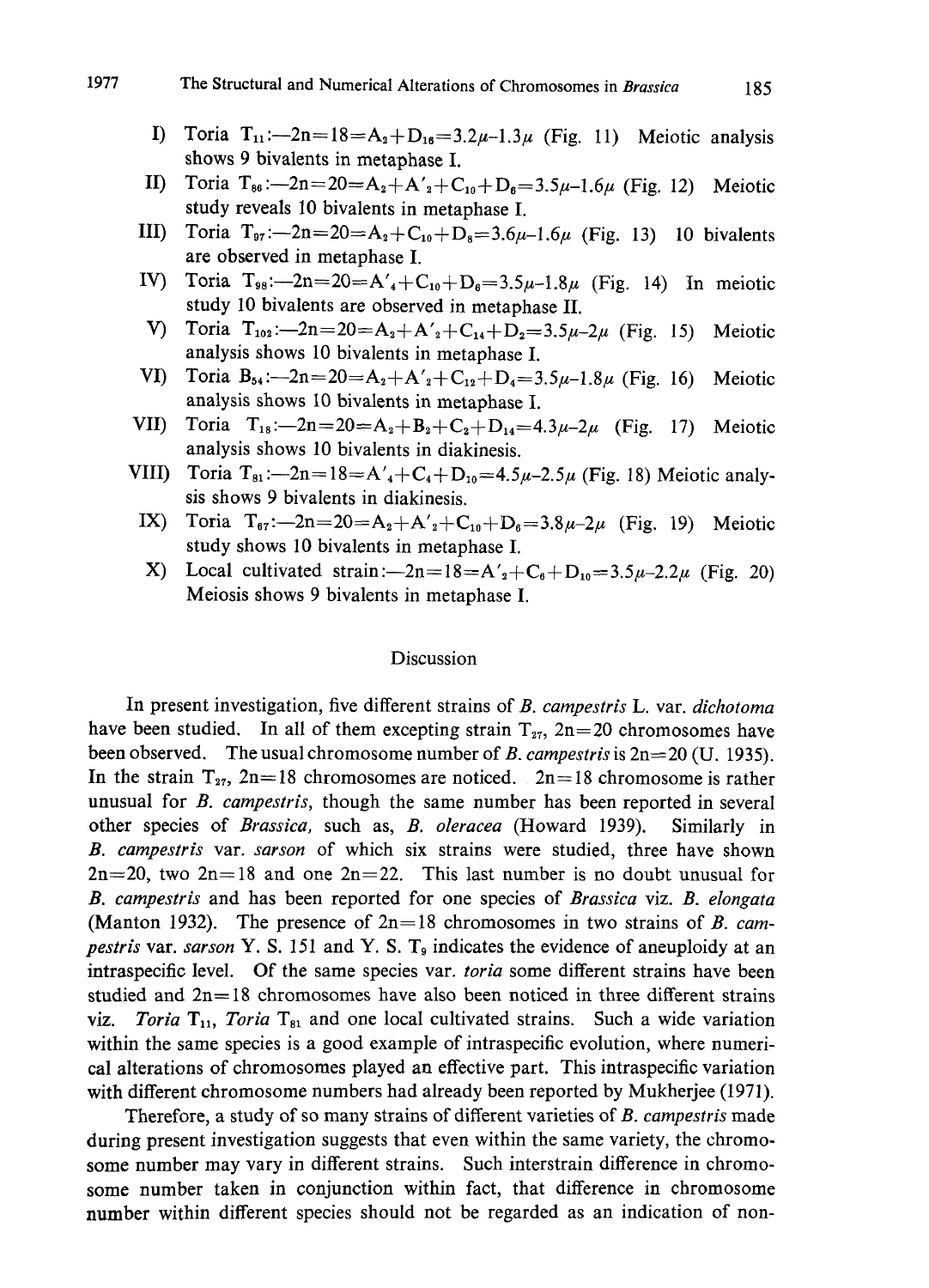relationship. On the other hand, the possiblity of their origin from a common genome is further substantiated. Such a genome might have six chromosome types in the basic set as suggested by Howard (1939), Mukherjee (1974).

The general similarity in chromosome morphology, consisting mainly of medium sized chromosomes which are mostly medianly constricted and with one or two secondary constrictions indicates that all the different strains .are allied to each other. However, regarding the basic number in the karyotype, the strains even within different varieties of Brassica campestris L. differ with respect to minute details in chromosome morphology. These facts indicate that even at an intra specific level minute alterations of chromosomes have been associated in the origin of new strains. Such interstrain difference in karyotype had been reported in Iberis (Mukherjee 1973) and also in other species of Brassica viz. B. oleracea (Mu kherjee 1974) and B. juncea (Mukherjee 1975).

#### Summary

Karyomorphological studies of different cultivated strains of three varieties of Brassica campestris L. viz. I) B. campestris var. dichotoma, II) B. campestris var. sarson and III) B. campestris var. toria obtained through the courtesy of State Oil Seed Research Station, Berhampore, West Bengal have been studied. Most of the strains show the normal chromosome number as  $2n=20$  and 10 bivalents in meiosis but several strains viz. I) B. S.  $B_{27}$ , II) Y. S. T<sub>9</sub>, III) Y. S. 151, IV) Toria  $T_{11}$ , V) Toria  $T_{81}$  and one local cultivated strains of *toria* show the aneuploid number as  $2n=18$  chromosomes. Such interstrain difference in chromosome number suggests the role of numerical alterations in chromosomes in the evolution of different varieties and strains of B. campestris. Intraspecific variation has been taken to show that difference in chromosome number within difference species should not be regarded as an indication of non-relationship and also confirms the possibility of their origin from a common genome. The role of minute structural alterations of chromosomes has been discussed.

### Acknowledgment

This research was financed in part by a grant from the U. S. Department of Agriculture under P. L. 480 Project No. FG-IN-318. The author wishes to ex press his deep gratitude and indebtedness to Prof. A. K. Sharma, D. Sc., F. N. A., Head of the Department of Botany, University of Calcutta for constant guidance throughout the course of investigation and facilities provided and to Dr. (Mrs.) A. Sharma, D. Sc., Reader in Botany, University of Calcutta for her kind help and advice. Thanks are also due to Dr. D. Mukherjee, Joint Director of Agriculture (Research), the then Economic Botanist II, Directorate of Agriculture, West Bengal for supplying the seeds of different varieties and strains of B. campestris.